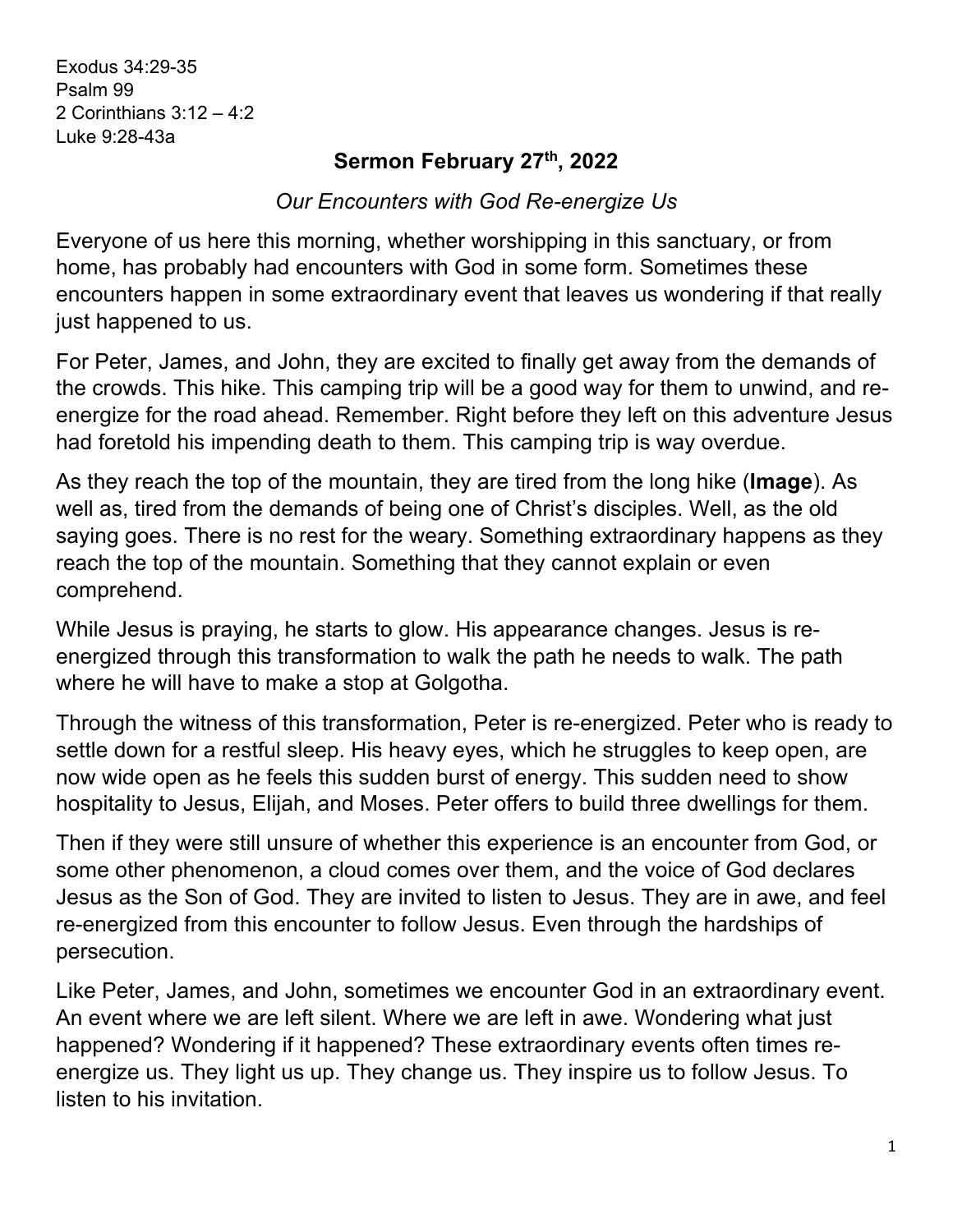I hear of these experiences often. Someone comes to me and starts by saying, I don't know if you will believe this but…We encounter God in the extraordinary mysterious unexplainable experiences of our lives. Those mountain top moments of our lives (**Image**).

And yet, sometimes we encounter God in ways that are not so extraordinary. Sometimes we encounter God at the bottom of the mountain where we reintegrate into life's routines.

Jesus, Peter, James, and John are quickly drawn back into the presence of the demanding crowds as they reach the bottom of the mountain. Kind of like what work is like the first few days when we return from vacation. They are met with a concerning parent. There is a boy who needs healing. And the disciples were unable to do it. So, not only are they drawn back to these demands, but are named for their inadequacies. Their short comings.

Well, you think this would squash any new energy they gained from their mountain top encounter with God. Right? On the contrary. Jesus will not allow Peter, James, and John to wallow. Jesus heals the boy.

Through this healing, Jesus reassures Peter, James, and John that God's presence is in Jesus. And so, when they are with Jesus, they are encountering God.

In Paul's second letter to the Corinthians, Paul reiterates this message to the persecuted church. Jesus has pulled the veil away from our eyes. When we see Jesus, we see God. When we experience Jesus. We experience God. When we have an encounter with Jesus. We have an encounter with God.

This belief re-energizes the early church to keep proclaiming the gospel even as they face persecution.

When we have an encounter with God we are re-energized. We are lit up. Something inside us changes. In our story in Exodus, Moses who at times is overwhelmed by the demands of being leader of a liberated people living in the wilderness, encounters God. Moses talks with God, and when he returns to the people, he is glowing. Moses is re-energized to mediate for God to God's people. Moses goes into the cloud a tired, insecure mess. And comes out a confident and energized leader who proclaims God's Commandments to the people.

When we have an encounter with God we are re-energized. Something inside us changes. We are lit up. Glowing for others to see.